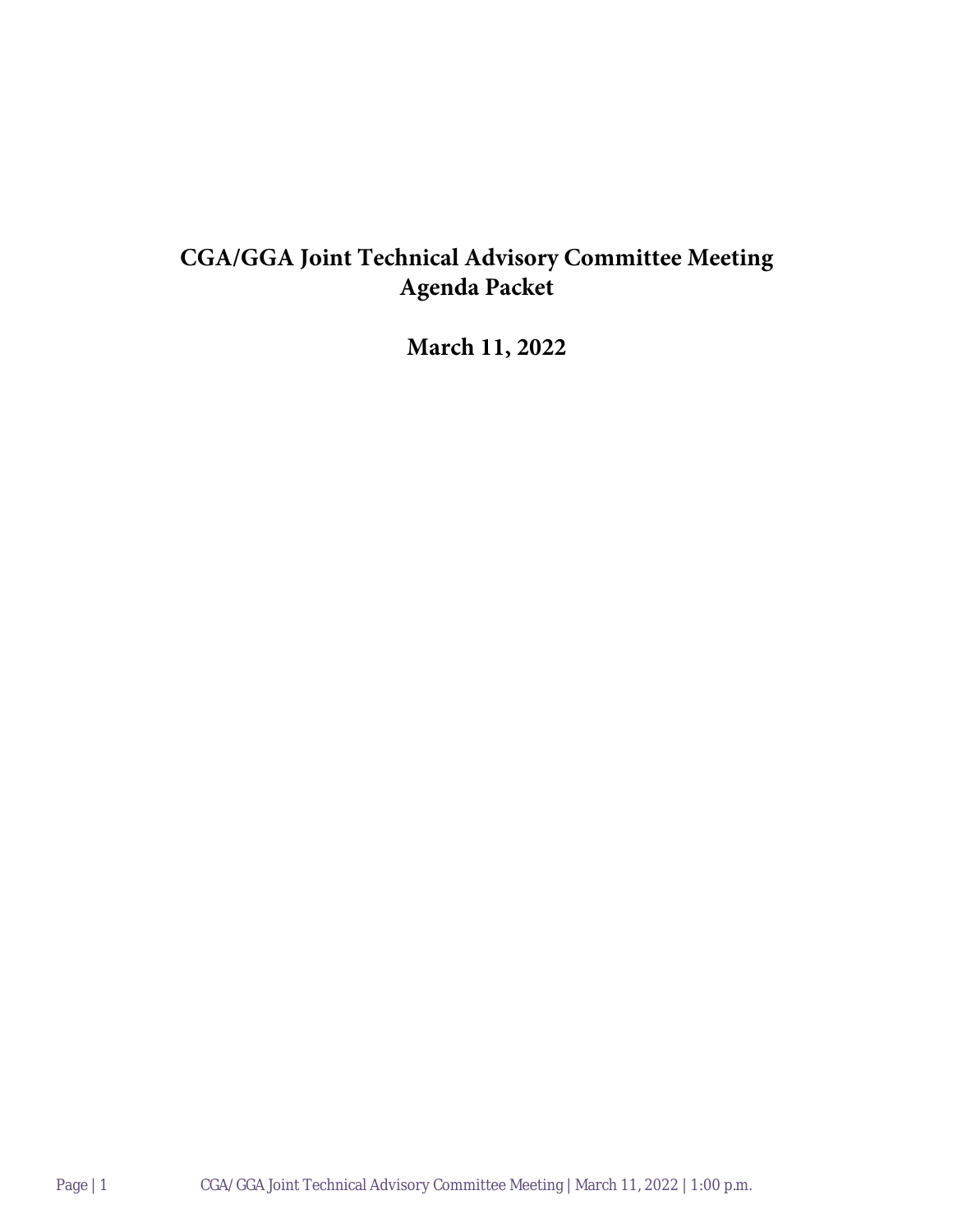# **Staff Report**

**To:** CGA-GGA Joint TAC **Agenda Item:** 2. Approval of Minutes **Date:** March 11, 2022

## Background

The August 13, 2021 CGA/GGA Joint TAC Meeting minutes have been prepared for review.

### Recommendation

Approve the August 13, 2921 CGA/GGA Joint TAC Meeting minutes.

### Attachments

• August 13, 2021 CGA/GGA Joint TAC Meeting minutes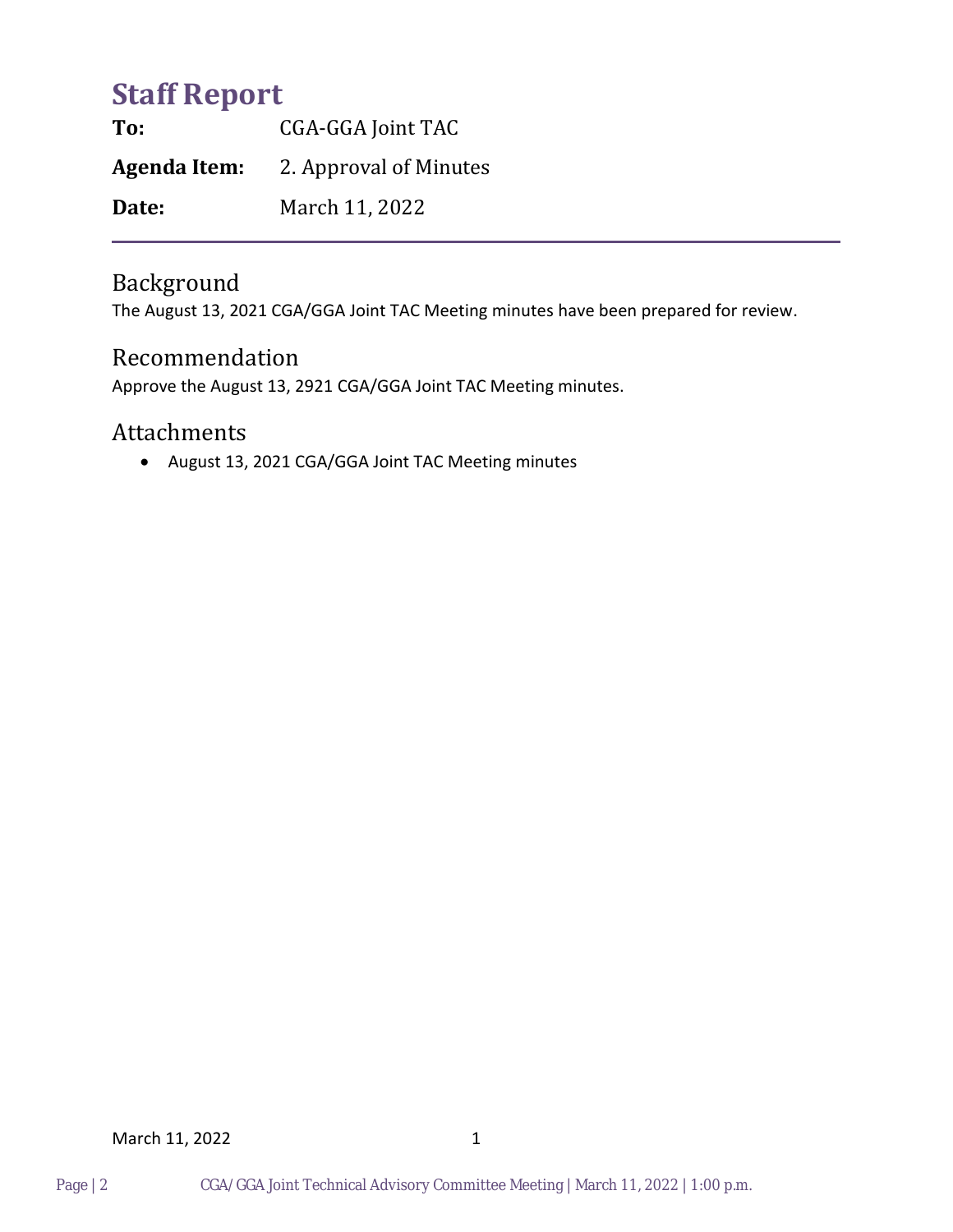## **CGA/GGA Joint Technical Advisory Committee Meeting**

#### **MEETING MINUTES August 13, 2021 | 1:00 p.m.**

Due to safety concerns and directives from the Governor and Federal Government related to COVID-19, **This meeting was held remotely ONLY**.

#### **1. Call to Order, Roll Call, and Introductions**

The meeting was called to order at approximately 1:00 p.m.

Dave Ceppos with the Census and Collaboration Program opened the meeting and went over some housekeeping and logistical items.

#### **In Attendance:**

#### **Committee Members:**

GGA: Emil Cavagnolo, Zac Dickens, Don Bills CGA: Denise Carter, Bill Vanderwaal, Thad Bettner, Deke Dormer, Ben King (arrived 1:35pm), Brandon Davison (DWR, ex-officio)

It was noted there was not a quorum of the GGA TAC members present. It was confirmed that a quorum of CGA TAC members were present.

**Others in Attendance:** Lisa Hunter (GGA Staff), Mary Fahey (CGA Staff), Dave Ceppos, Consensus and Collaboration Program [CCP]), Corin Choppin (CCP), Grant Davids (Davids Engineering, Inc.), Duncan MacEwan (ERA Economics), Steve Hatchett (ERA Economics), Alan Doud (CGA Counsel), Holly Dawley (CGID), Lester Messina, Hilary Reinhard (RD 108), Bryce McAteer, Alfred Sellers Jr. (City of Williams), Leslie Nerli, Sheila Elworthy, Leland, Clay Borel, Holly Reimers, Mary-Ann Warmerdam, Matt, Erik, Del Reimers, Shelly Murphy (Colusa County Water District), Brooke Davis, additional unidentified call-in attendees.

#### **2. Approval of Minutes (CGA TAC, GGA TAC) a. \*June 11, 2021 CGA/GGA Joint TAC Meeting**

**GGA:** Action on this item is tabled due to lack of quorum.

**CGA**: Ms. Carter moved to approve the minutes from the June 11, 2021 CGA/GGA Joint TAC Meeting. Mr. Bettner seconded and the motion passed per roll call vote.

Denise Carter- Aye Thad Bettner- Aye Bill Vanderwaal- Aye Deke Dormer- Aye

Page | 1 CGA/GGA Joint Technical Advisory Committee Meeting Minutes | August 13, 2021 | 1:00 p.m.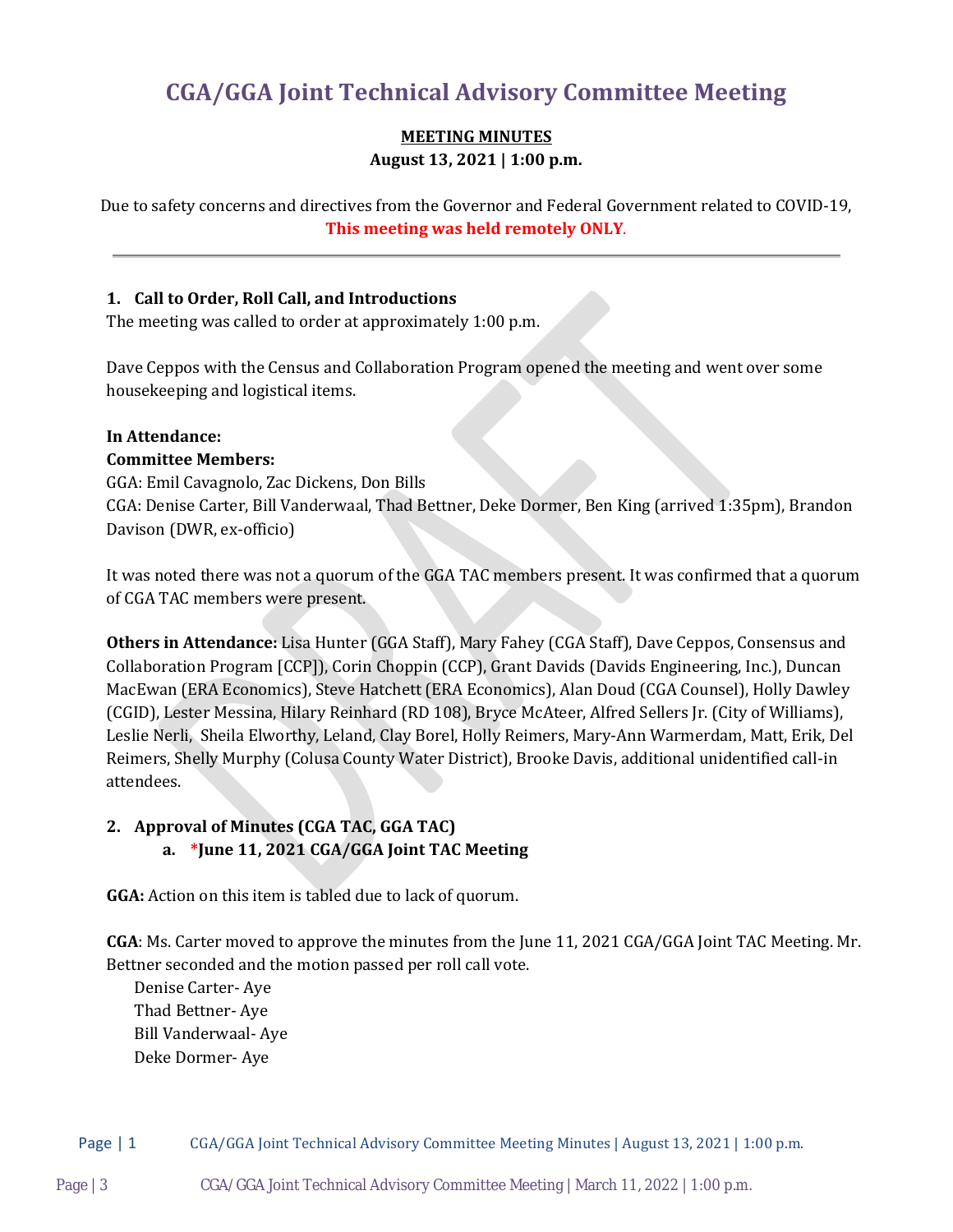#### **3. Period of Public Comment**

No public comment was heard.

#### **4. Colusa Subbasin Groundwater Sustainability Plan Development:**

**List of Acronyms:** CEQA – California Environmental Quality Act GDE - Groundwater Dependent Ecosystems GSA – Groundwater Sustainability Agency GSP – Groundwater Sustainability Plan MO – Measurable Objective MT – Minimum Threshold PMAs – Projects and Management Actions PPT – Powerpoint Presentation SGMA – Sustainable Groundwater Management Act SMC – Sustainable Management Criteria TAC – Technical Advisory Committee UR – Undesirable Result

#### **a. Groundwater Sustainability Plan Schedule**

Grant Davids provided an overview and review of the GSP production schedule. He mentioned that the January 31, 2022 submittal date is non-negotiable.

#### **Discussion:**

Ms. Carter asked if the GSA has to wait until the 60-day review period is complete before the GSA adopts. Mr. Davids said that both GSAs have to adopt the GSP. Ms. Fahey and Mr. Doud stated the only requirement is a 90-day notice to counties and cities.

Ms. Carter asked, once adopted and submitted to DWR, is there another comment period? Ms. Fahey mentioned that DWR provides a 60-day comment period post GSP submittal. Mr. Davison and Mr. Doud said they would check into the 60-day comment period.

Holly Reimers asked if there will be in-person public meetings. Ms. Carter said we do not know now; it depends on what happens with COVID. Ms. Reimers asked about the timeline for public comments. Mr. Davids referred to the schedule in the presentation.

Mr. Doud confirmed that there is a 60-day public comment period once the plan is submitted.

Ms. Fahey commented that the CGA board is looking at GSP adoption on December 14, 2021.

#### **b. Financing and Funding Mechanisms- Presentation and Discussion**

Mr. Davids turned the presentation over to Duncan MacEwan and Steve Hatchett with ERA Economics.

#### Page | 2 CGA/GGA Joint Technical Advisory Committee Meeting Minutes | August 13, 2021 | 1:00 p.m.

Page | 4 CGA/GGA Joint Technical Advisory Committee Meeting | March 11, 2022 | 1:00 p.m.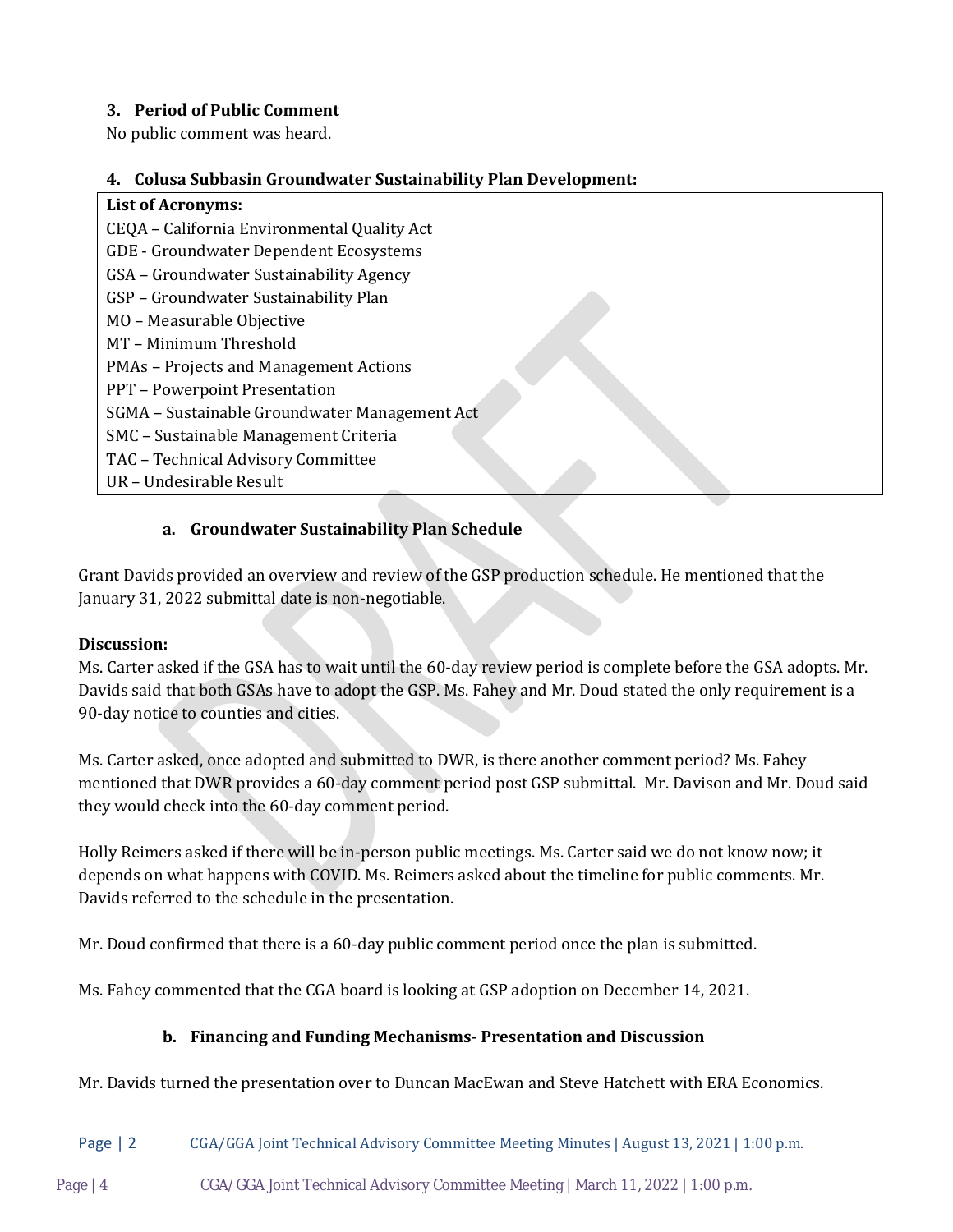The presentation provided an overview of costs, financing and funding, and cost allocation approaches. The presentation focused on two main areas, 1. Financing large capital projects and other one-time expenses, and 2. Funding to repay debt-financed projects and ongoing administration, operating and maintenance costs. Mr. MacEwan mentioned that the information contained in the presentation is still a work in progress and will be more developed when chapter 7 is released. He mentioned that the information will be in the main body of chapter 7 and an additional technical appendix to chapter 7.

Mr. MacEwan opened the presentation with a bar chart of preliminary estimated GSP costs. He described four general categories/components for GSP implementation costs:

- 1. PMA O&M costs for the five Planned PMAs in the plan
- 2. GSA Admin /studies these are annual expenses
- 3. Other Capital/studies one-time expenses for project development or capital that is not debt financed
- 4. Debt financed PMA capital- annual repayment of debt-financed PMA capital costs

Mr. MacEwan showed different types of financing options for capital costs including grants, bonds, and loans. He mentioned that it will be important to plan ahead, to get an idea of how projects fit for upcoming grant opportunities. He described the recent Proposition 68 grants administered by DWR for GSP recharge projects. The DWR project solicitations emphasized projects with coordination/benefits across multiple GSAs and benefits for Disadvantaged Communities and rural domestic wells.

He went on to discuss funding types to repay any debt obligations and ongoing operations of GSAs/GSP implementation. These include general fees, regulatory fees, service fees, special taxes, and special benefit assessments. Guidance on these options will fall under legal purview. These types of funding can be applied in a variety of ways, for instance, charges per acre, per well, or a hybrid option. It is noted that this is an important discussion as it affects landowners. It is key that there are legal implications when establishing a nexus between costs and benefits or GSA activities being funded by the fee.

#### **TAC Member Discussion:**

Mr. Vanderwaal asked for more specific examples of what is going to be paid with the \$9 million per year over five years shown in the graph in the presentation. Mr. MacEwan answered that this will cover GSP implementation costs across the whole subbasin. It will cover what is in the PMA chapter, most water supply purchases, capital for some infrastructure, and annual operating and management costs. On the GSA side, costs are based on current rate studies and budgets; additional studies are in the implementation chapter which will include important things like addressing data gaps.

Mr. Vanderwaal asked for clarification about three of the big projects (Colusa County Water District, Colusa Drain Mutual Water Company, and Orland-Artois Water District) purchasing water from settlement contractors and selling that water at a price that their water users are willing to pay and use instead of pumping groundwater. He wanted to know if some of the funding mentioned above was going to purchase this water as well as costs for new monitoring wells to cover data gaps. Mr. MacEwan answered yes to both. Mr. Davids briefly described the Planned PMAs (including those mentioned by Mr. Vanderwaal) for the benefit of the entire audience that may not be familiar with all Planned PMAs.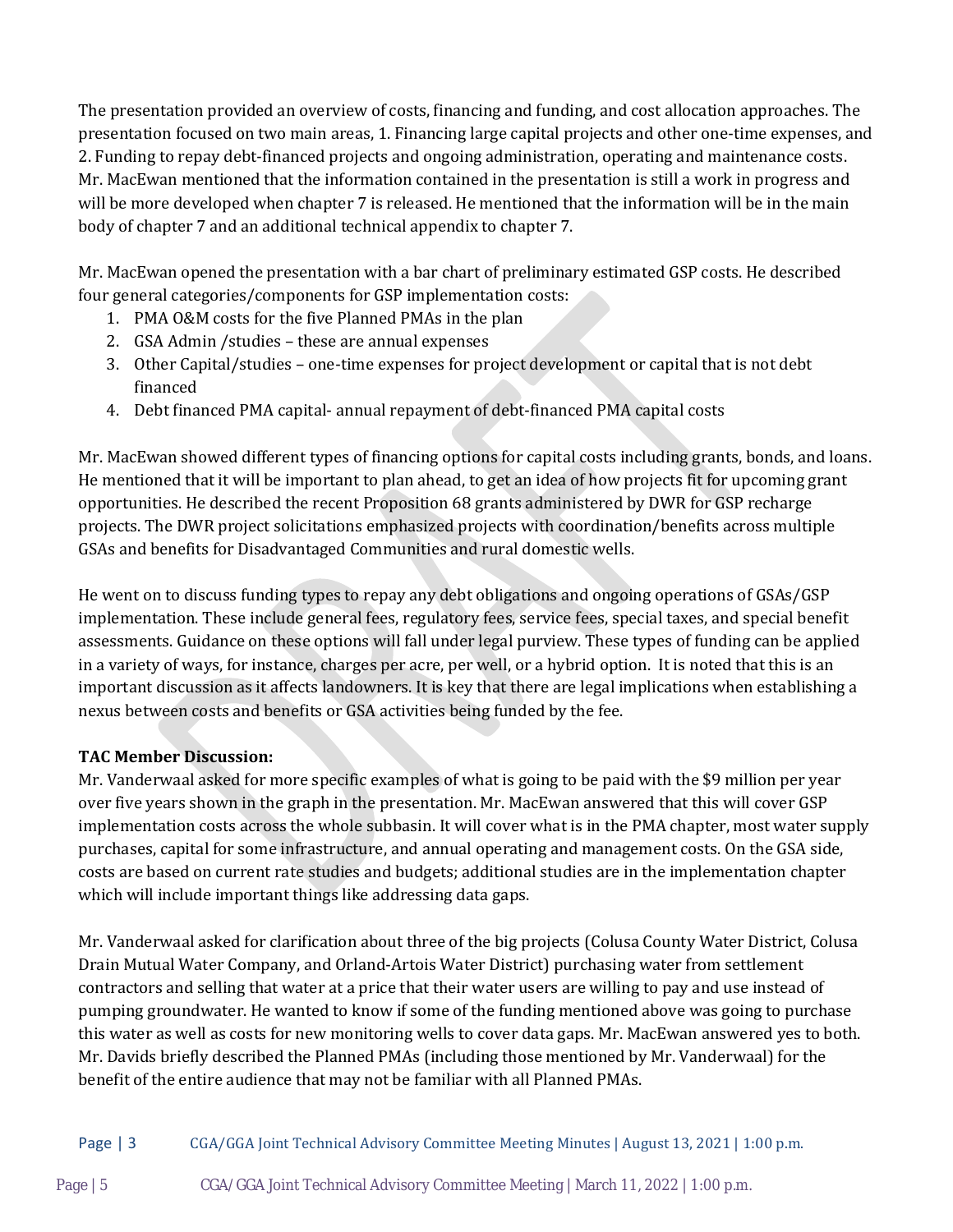Mr. King stated the numbers make him really nervous. He asked how many acres were in the entire subbasin. He also suggested consolidating the two GSAs into one to cut admin costs and focus on the bottom line. Ms. Reinhard answered that there are 723,823 acres in the subbasin.

#### **Public Discussion:**

Sheila Elworthy asked what her ranch has to do with this process if they don't use groundwater. Ms. Carter answered that as we look for another model to fund the GSA the goal is to potentially look at a different rate for the hill areas. Those areas are technically within the subbasin, but perhaps could pay a lower fee. She explained that while the GSAs aren't exactly sure what this will look like in the future, it is on their radar.

Mr. Ceppos asked if there was a possibility of a Basin Boundary Modification to address these concerns. Mr. Davison answered that he did not have any information. The next Basin Boundary Modification is set for approximately 2025 and the boundary is set where it is for now.

**The presentation continued** with Mr. MacEwan walking through some hypothetical examples and options for allocating costs. He discussed two general options for allocating GSP costs and benefits which include a cost of service approach and a benefits based approach emphasizing the need to consider what the costs are, who contributed to the development of a project, and who received benefits, among other items. Mr. MacEwan showed several examples and stated it is important to consider how the allocation affects the landowners. He then provided a general summary of example cost allocation steps which is a very simplified version as there are policy and other decisions that must be considered. These steps include:

- Estimate PMA costs
- Ouantify PMA benefits
	- o General to the broader subbasin
	- o Specific to certain areas
- Allocate costs to areas receiving specific benefits
- Allocate remaining costs to the broader subbasin

#### **TAC Member Discussion:**

Mr. Dormer referenced slide 18, and asked if the alternative charge was an extraction fee. Mr. MacEwan said that is a policy decision for the Boards to make.

Mr. Vanderwaal asked if these cost allocations need to be decided prior to the GSP being submitted. Mr. MacEwan clarified that this is the start of a discussion that will go on into GSP implementation. He clarified what must be included in the GSP and noted funding and allocation decisions do not need to be made prior to GSP submittal. The discussion and options presented will be part of the GSP in chapter 7 and a supporting appendix to chapter 7.

Mr. King said he wants to focus on equity among the different subbasins in the Sacramento Valley. Colusa and Yolo have done JPAs while Butte and Sutter are based on Cooperation Agreements. He thinks we should focus on what is going on in the valley and that we need to be mindful about how we treat the hill properties prior to a future Proposition 218 fee and the next Basin Boundary Modification.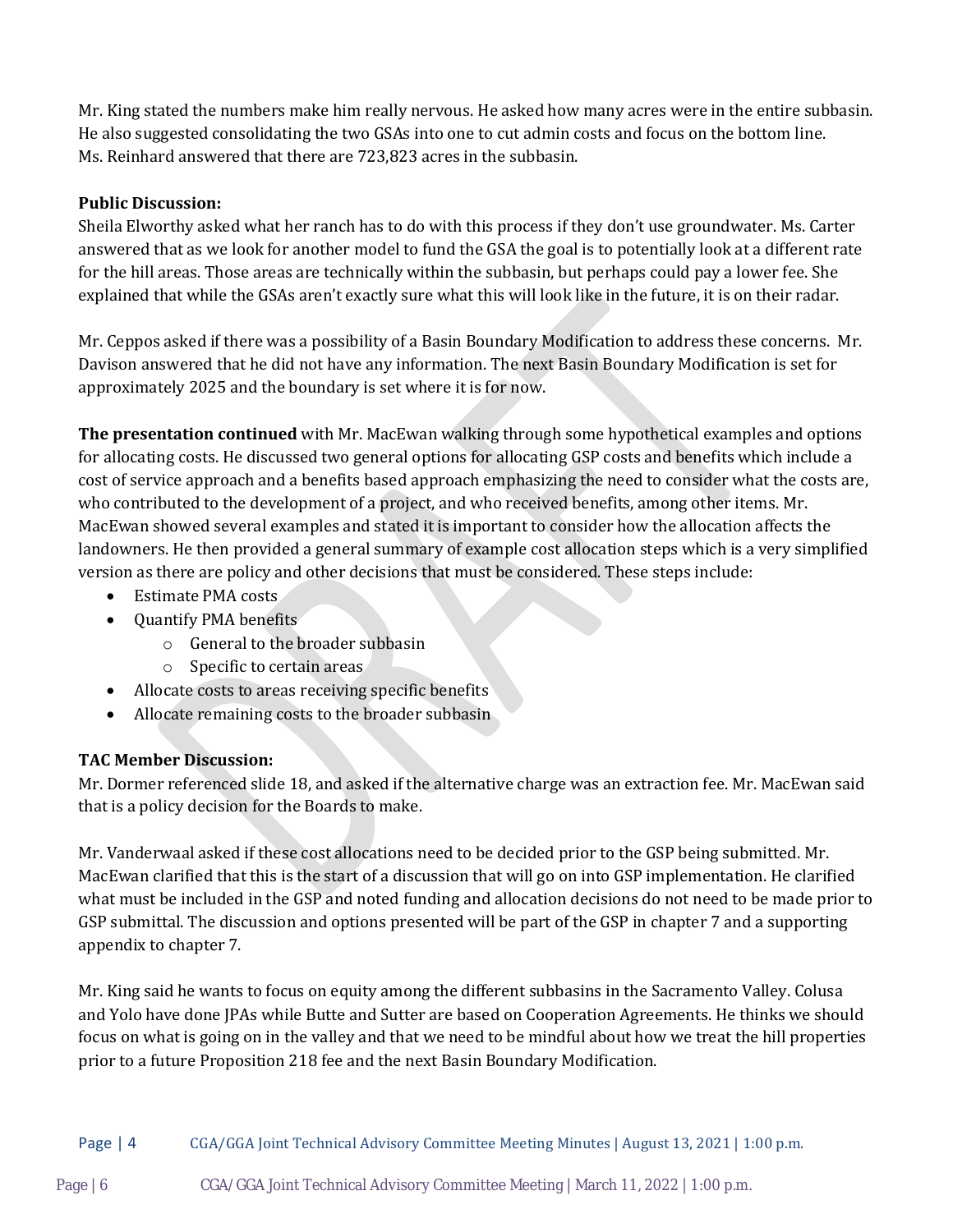Mr. Ceppos clarified that many basins had background information and building blocks in place due to past work and investments which allowed GSP development to get further in a shorter amount of time. There are very distinct factors in different basins that reflect why different choices were made.

Ms. Carter referenced slide 18 and stated she would not like to see this approach included in the GSP. She suggested the GSAs need to look at the overall costs and benefits for the entire subbasin. Some generalization is good, but the people that are getting the benefit should pay. Mr. MacEwan added that the analysis they are using is subbasin-wide, but you can think of the same allocation framework applying within a region (for example, general area or district) that is part of the subbasin.

#### **Public Discussion:**

Ms. Reimers asked if there will be consideration for landowners that apply surface water only and have no access to groundwater. She stated that they are helping groundwater levels and helping in recharge, so maybe they should be paid. Mr. MacEwan responded that this is part of the discussion and policy decisions that the GSAs will need to consider.

**The presentation continued** and Mr. MacEwan provided an example of a groundwater recharge PMA being implemented by a GSA in Madera County that was awarded funding under Proposition 68. This approach considers proportional cost shares to allocate benefits. It was reiterated that this example is used to illustrate concepts and conditions that are different in the Colusa Subbasin. The general benefit allocation approach has four steps which include:

- 1. Establish lifecycle costs of the project– when costs occur bring all costs to today
- 2. Identify who will pay the different costs- individual landowners contributing land or other in-kind services to the recharge project, GSA – administration and potential funding, State – providing some initial capital costs
- 3. Establish benefits of the project– net amount of water to allocate, allocate benefits in proportion to costs
- 4. Proportionally allocate benefits between parties (in this example, the landowner and GSA)

Cost allocation considerations depend on policy decisions by the GSAs. Examples provided in the presentation were purposefully general to generate discussion.

#### **TAC Member Discussion:**

Mr. King said he thinks the discussion is good, but Ms. Reimers mentioned that she does not have access to groundwater. The issue with the west side illustrates that it is important to be equitable. If we have metering, we should think about the consequences of metering a well head, even the administrative issue versus using ET estimation.

Ms. Reinhard brings the discussion back to Ms. Carter's previous comment and said that the numbers she is seeing on slide 18 are shocking. She never expected to see a \$9 million price tag on operating costs for the GSP. She agrees with Ms. Carter that she would not like to see these numbers in the GSP because it is not equitable across the subbasin. It should be broader in terms of cost sharing as she believes the people getting the benefit are the ones who should be paying. She added that allowing CGA to operate, and handle costs separately from GGA is important.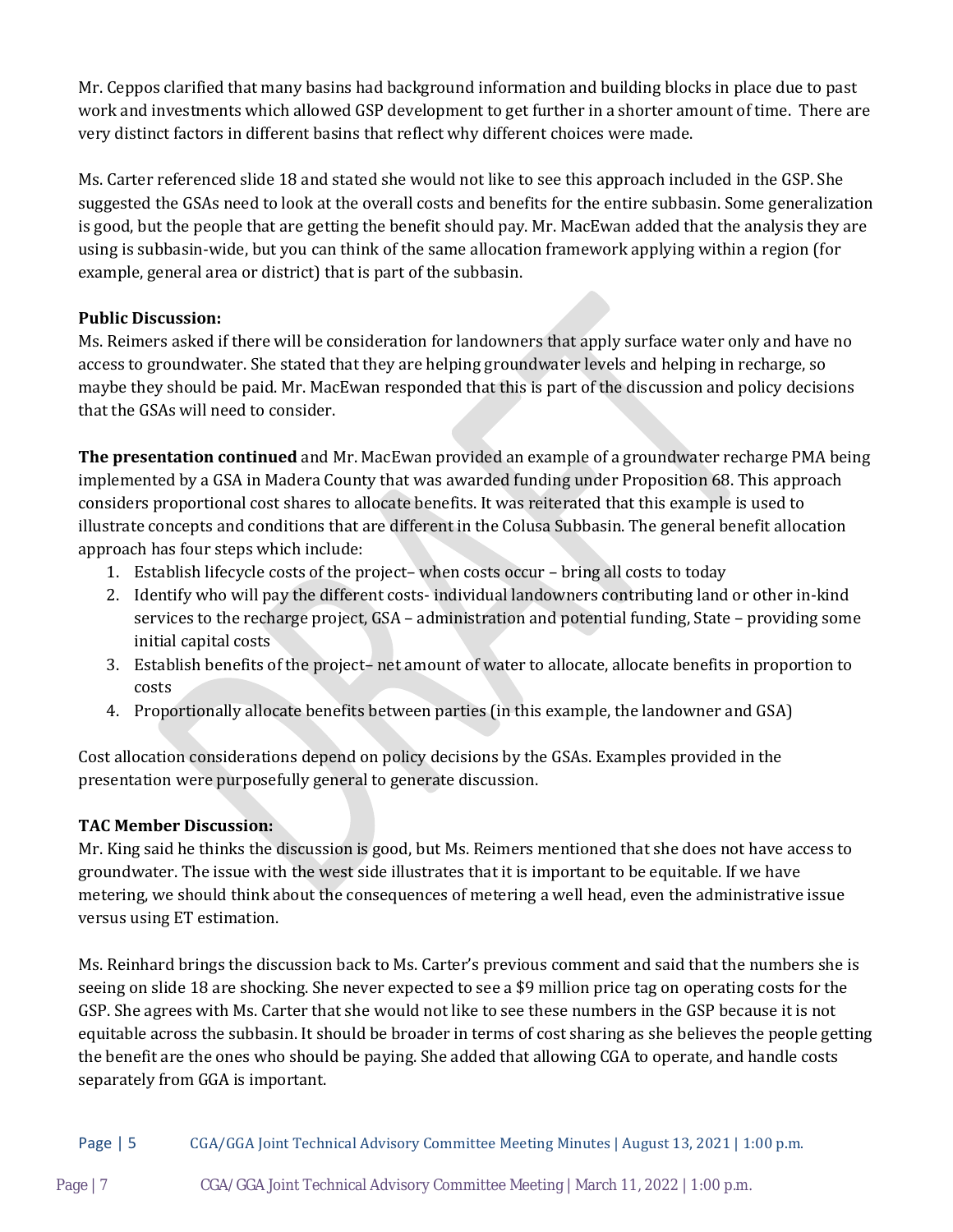Duncan MacEwan did share that cost allocation does not have to be over the entire subbasin, and cost can be allocated to certain regions.

#### **Public Discussion:**

Ms. Elworthy said she would gladly provide a map of her property and would gladly put in a meter and pay for the water that she uses. She stated that the GSAs need to consider that they are taxing properties extra. This is not the only tax on their property.

Ms. Reimers provided comment about location of her property.

#### **5. Well Monitoring Pilot Program – Update and Discussion**

Mr. Davids described that the Well Monitoring Pilot Program (WMPP) does not contribute directly to GSP development but looks forward to implementation. The effort is to try monitoring some wells and see if we can generate some on-farm benefits. It is pilot scale at this point. 21 applications to participate in the program were received, scored and ranked. The three highest ranking in each county were selected for the program. Wells were inspected by the technical team staff to ensure wells qualified and they all did. Ranch Systems was selected for turnkey equipment provision and installation, communications, data hosting, and reporting.

Equipment has been installed on four of the wells. Two agreements remain to be signed. Data is coming in for the four wells and the growers have access to real-time groundwater level and flow rate data.

Reports are customizable for growers and GSAs. This is currently in process to figure out what the GSAs would like to see. Initial response from growers is very positive. One of four has already set bowls deeper proactively based on the information received.

Mr. Davids reported that on average, the cost for the pilot scale program is summarized as follows:

- \$4,000 per site for program design
- \$4,500-\$5,000 per site for equipment and installation
- Recurring costs of approximately \$445 per site per year, but there are substantial discounts available based on number of sites and number of prepaid years of service

Next steps include:

- Evaluate report formats
- Evaluate data quality and potential uses
- Evaluate landowner satisfaction and recommendations
- Evaluate options and costs for scaling up the program

#### **Discussion:**

Mr. King asked a question regarding real-time monitoring. He understands that Yolo has a public real-time groundwater monitoring network. Mr. Davids confirmed Yolo's network includes real-time monitoring and shared his experience with having a well in the network. He noted that similar information could help inform Colusa Subbasin stakeholders.

Mr. Bills asked where the WMPP wells are located. Ms. Fahey and Ms. Hunter said that they are fairly spread out in different areas of the CGA and GGA's jurisdictions and they will provide that information in the future.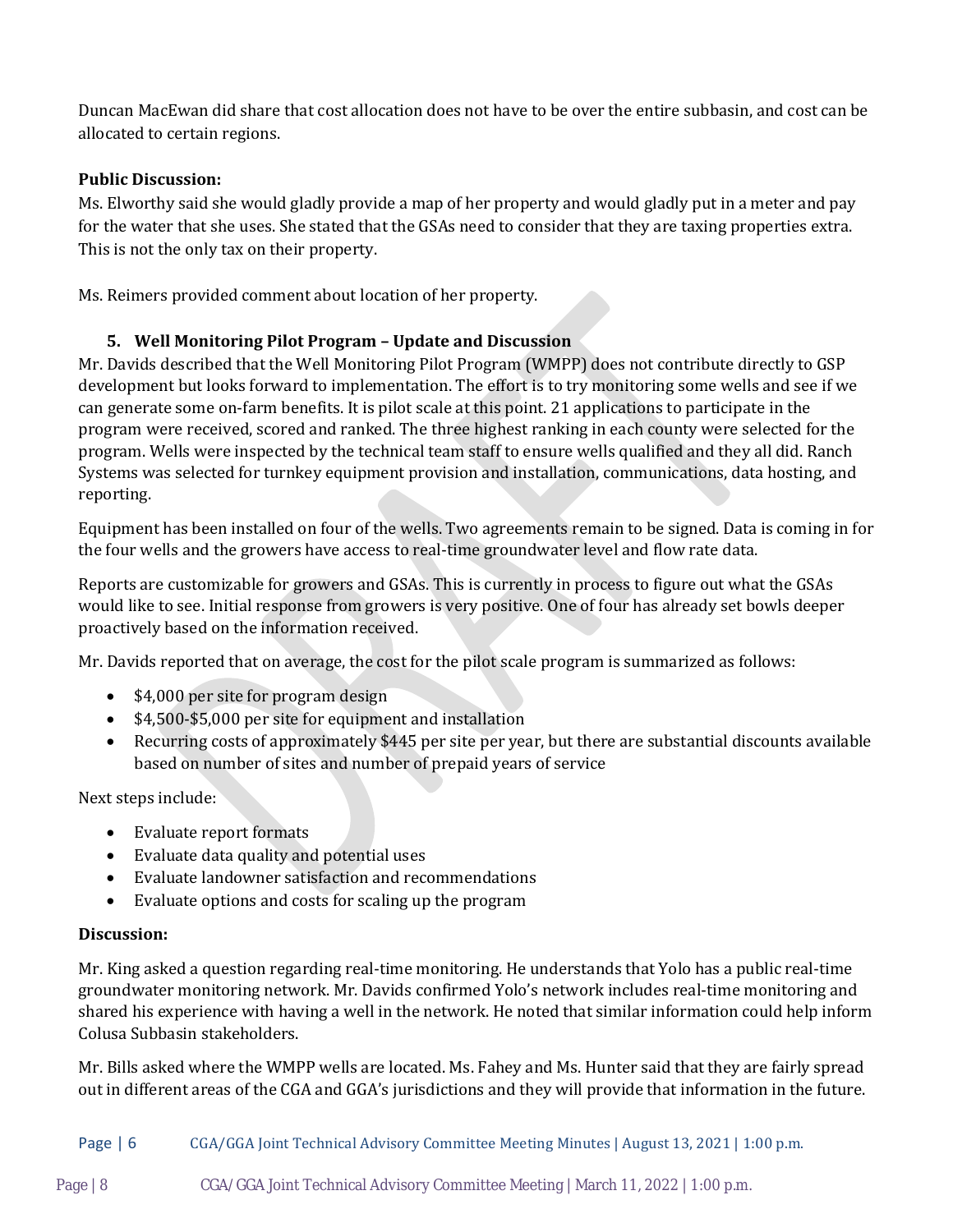Ms. Fahey mentioned that she and Ms. Hunter had met with Ranch Systems. It may be helpful to provide a presentation to the TAC or Boards to demonstrate the system and to provide more information.

Mr. Ceppos asked if there were any TAC members opposed to having Ranch System provide a presentation. There was no opposition heard.

**Action:** Ms. Fahey and Ms. Hunter to include Ranch Systems presentation in an upcoming agenda.

#### **6. Grant Funding**

#### **a. Current Project Agreements- Status and Discussion**

Ms. Fahey shared that the Colusa Subbasin has received grant funding for GSP development totaling \$1,999,600. \$378,000 in contracted funds have been allocated for the HCM/Water Budget project. The contracted amount for GSP development is \$1,337,000.

#### **b. Unallocated Grant Funding- Status, Discussion, and Possible Recommendation**

Ms. Fahey explained the unallocated grant funding. She covered that \$284,600 in grant funding remains that has not been contracted. Funding must be dedicated to GSP planning and is not applicable to implementation. Funds should be dedicated to projects that are currently in the Prop 1/Prop 68 grant agreement with DWR. She shared potential tasks and that funding must be expended by April 30, 2022. It was also noted that the CGA manages the grants and the GGA manages the project agreements with Davids Engineering.

Ms. Fahey reviewed potential options including expanding the WMPP, field mapping, test drilling, subsidence benchmark installation, stream gage, well location database improvements, and completion of the annual report.

#### **Discussion:**

Ms. Hunter and Ms. Fahey together clarified that the funds must be expended by April 30, 2022 so reporting can be completed by June and that there is a need for funding an annual report, as it is required by SGMA to submit the first annual report by April 1, 2022.

Mr. Davids agreed that the annual report should be a top priority and he said he isn't sure the cost estimate presented is accurate.

Mr. Vanderwaal asked if the annual report would be part of implementing the GSP? Ms. Fahey will follow up with DWR. Mr. Vanderwaal feels the WMPP and subsidence benchmarks are high on the list for unallocated funds and that RD 108 would be interested in this as well.

Mr. Bills agreed that the annual report should be at top of list. He also agrees that the WMPP and subsidence benchmarks could receive funds. He asked if funding for the WMPP will include funding for additional wells and where these wells could be. Mr. Davids responded that the idea is to enroll additional wells into the WMPP. He added that for test drilling we would need to get Ken Loy's input.

It is noted that to fund expanding the WMPP there would need to be a grant amendment which may take some time.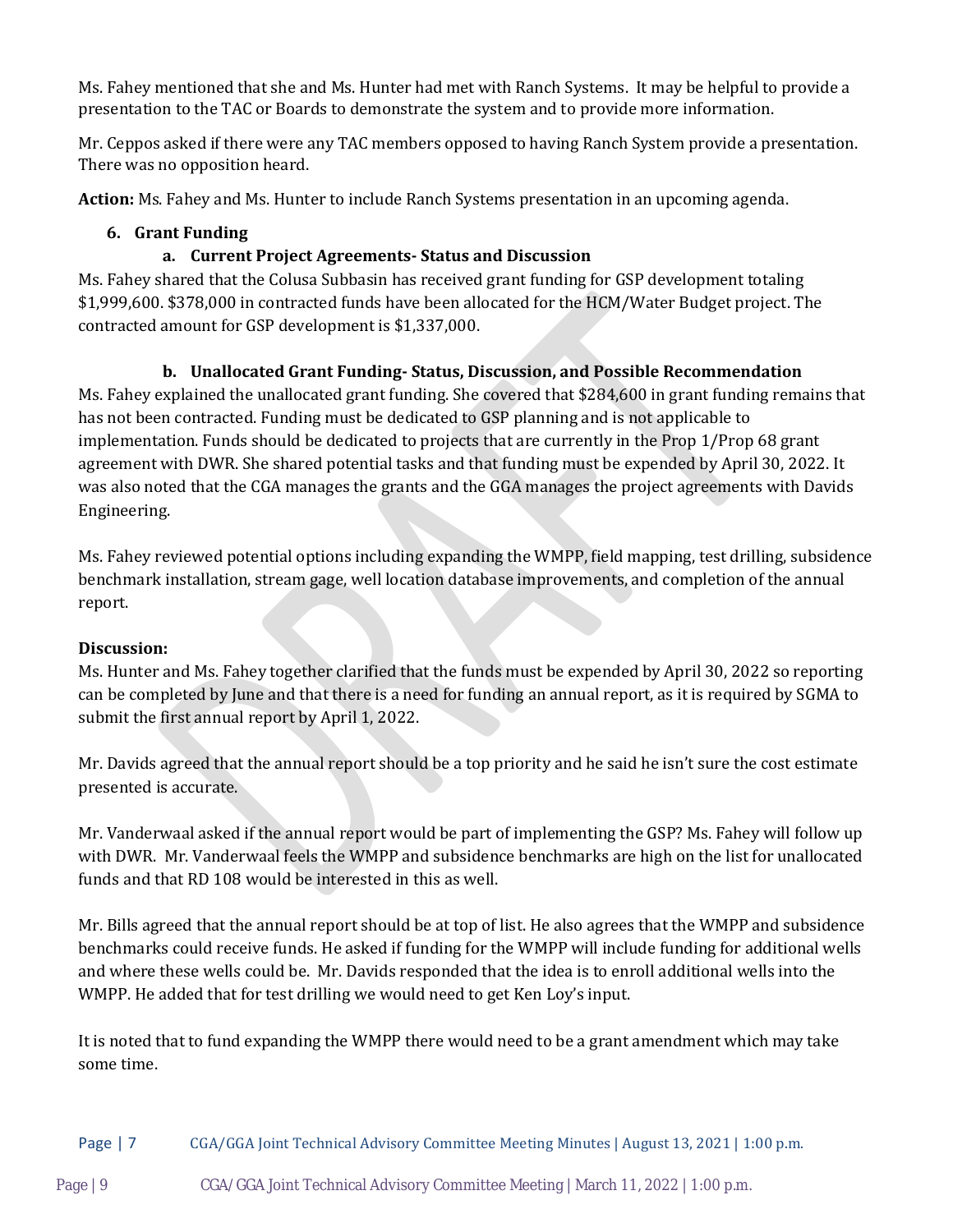Mr. Bills asked about test drilling and developing more hydrogeologic structure as well as information about upwelling of saline water. Monitoring well installation could easily 'chew up funding'. Mr. Davids shared that he feels stream gage installation should be low on list because stream gages are expensive relative to available grant funds.

Ms. Carter feels the best 'bang for buck' is to fund the annual report and WMPP. She would also like to see funding for the subsidence benchmark plan and installation, and last, a well location database.

#### **7. Topics and TAC Decisions for Next Meeting (September 10, 2021)**

Next steps were reviewed and it was noted the next TAC meeting is scheduled for three days prior to the release of the complete draft GSP. It was suggested to cancel the September 10, 2021 TAC meeting in order to allow the technical team to focus on production of the draft GSP. There was no opposition to cancelling the September 10, 2021 CGA/GGA Joint TAC meeting.

Ms. Carter stated that the Ranch Systems presentation discussed earlier would be best presented to the entire GSA Boards rather than the TACs, and agreed that unless there is something urgent, the September Joint TAC meeting should be cancelled.

Action: Cancel the September 10, 2021 Joint TAC meeting.

#### **8. Member Reports and Comments**

Ben King made an inquiry on upwelling in the TSS Monitoring well on Darrin Williams' property, and noted the TAC should understand this as soon as possible, and if there is any water quality issue.

There were no public comments made.

#### **9. Adjourn**

The meeting was adjourned at 3:16 p.m.